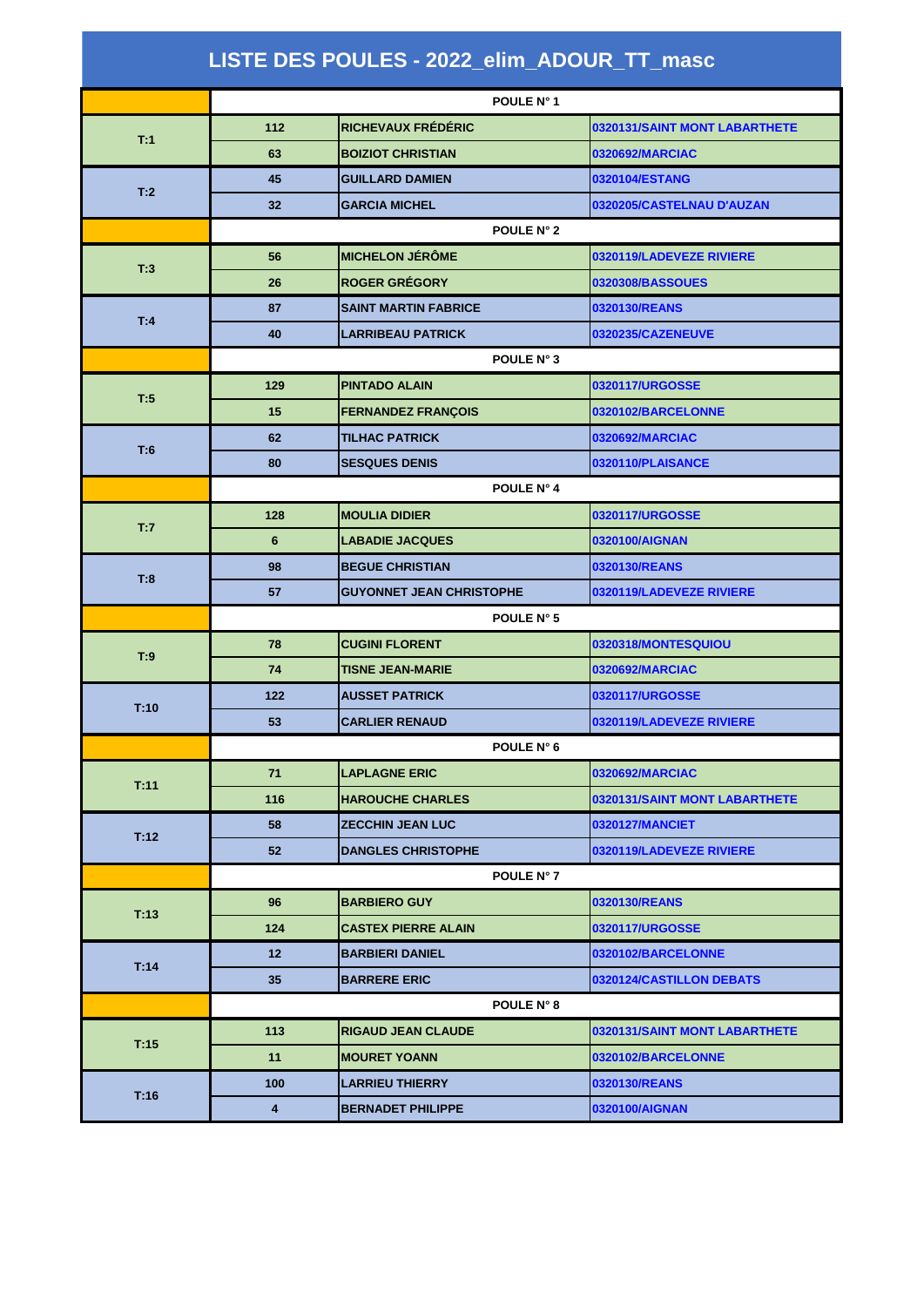|      | POULE N° 9     |                               |                               |
|------|----------------|-------------------------------|-------------------------------|
| T:17 | 101            | <b>LAUDET GUY</b>             | 0320111/RISCLE                |
|      | 72             | <b>DARQUIER PATRICK</b>       | 0320692/MARCIAC               |
|      | $5\phantom{1}$ | <b>HIRIGOYEN ALAIN</b>        | 0320100/AIGNAN                |
| T:18 | 127            | <b>HUESO JOSEPH</b>           | 0320117/URGOSSE               |
|      |                | POULE N° 10                   |                               |
| T:19 | 20             | <b>BARBE JACQUES</b>          | 0320308/BASSOUES              |
|      | 108            | <b>FRANCHETTO THIERRY</b>     | 0320111/RISCLE                |
| T:20 | 83             | <b>SAINT JEAN NICOLAS</b>     | 0320110/PLAISANCE             |
|      | 66             | <b>LASBATS FRÉDÉRIC</b>       | 0320692/MARCIAC               |
|      | POULE N° 11    |                               |                               |
| T:21 | 104            | <b>MORANDIN PIERRICK</b>      | 0320111/RISCLE                |
|      | 86             | <b>AUGUSTIN VINCENT</b>       | 0320130/REANS                 |
| T:22 | 84             | <b>JANSSENS ALEXANDRE</b>     | 0320110/PLAISANCE             |
|      | 120            | <b>AGUER BERNARD</b>          | 0320117/URGOSSE               |
|      | POULE N° 12    |                               |                               |
| T:23 | 33             | <b>MISSOTTE MICHEL</b>        | 0320205/CASTELNAU D'AUZAN     |
|      | 92             | <b>DE KERMEL ALEXANDRE</b>    | 0320130/REANS                 |
| T:24 | 51             | <b>ESQUERRA JEAN MICHEL</b>   | 0320119/LADEVEZE RIVIERE      |
|      | 19             | <b>PALISSE BRUNO</b>          | 0320308/BASSOUES              |
|      | POULE N° 13    |                               |                               |
| T:25 | 43             | <b>DAUGA JEAN BERNARD</b>     | 0320104/ESTANG                |
|      | 126            | <b>DUBAU LAURENT</b>          | 0320117/URGOSSE               |
| T:26 | $\overline{7}$ | <b>CHAUBELL FRÉDÉRIC</b>      | 0320121/AVERON BERGELLE       |
|      | 68             | <b>BAJON JACQUES</b>          | 0320692/MARCIAC               |
|      |                | POULE N° 14                   |                               |
| T:27 | $\mathbf{3}$   | <b>DEMAY STEPHANE</b>         | 0320100/AIGNAN                |
|      | 118            | <b>LABORDE SEBASTIEN</b>      | 0320131/SAINT MONT LABARTHETE |
| T:28 | 97             | <b>BILLERES JEAN LOUIS</b>    | 0320130/REANS                 |
|      | 14             | <b>PARRAN ALAIN</b>           | 0320102/BARCELONNE            |
|      |                | POULE N° 15                   |                               |
| T:29 | 117            | <b>LAFARGUE GIL</b>           | 0320131/SAINT MONT LABARTHETE |
|      | 75             | <b>CAPDEVIELLE CHRISTOPHE</b> | 0320692/MARCIAC               |
| T:30 | 17             | <b>BIANCHINI CYRIL</b>        | 0320102/BARCELONNE            |
|      | $\mathbf{2}$   | <b>PESQUIDOUX DANIEL</b>      | 0320100/AIGNAN                |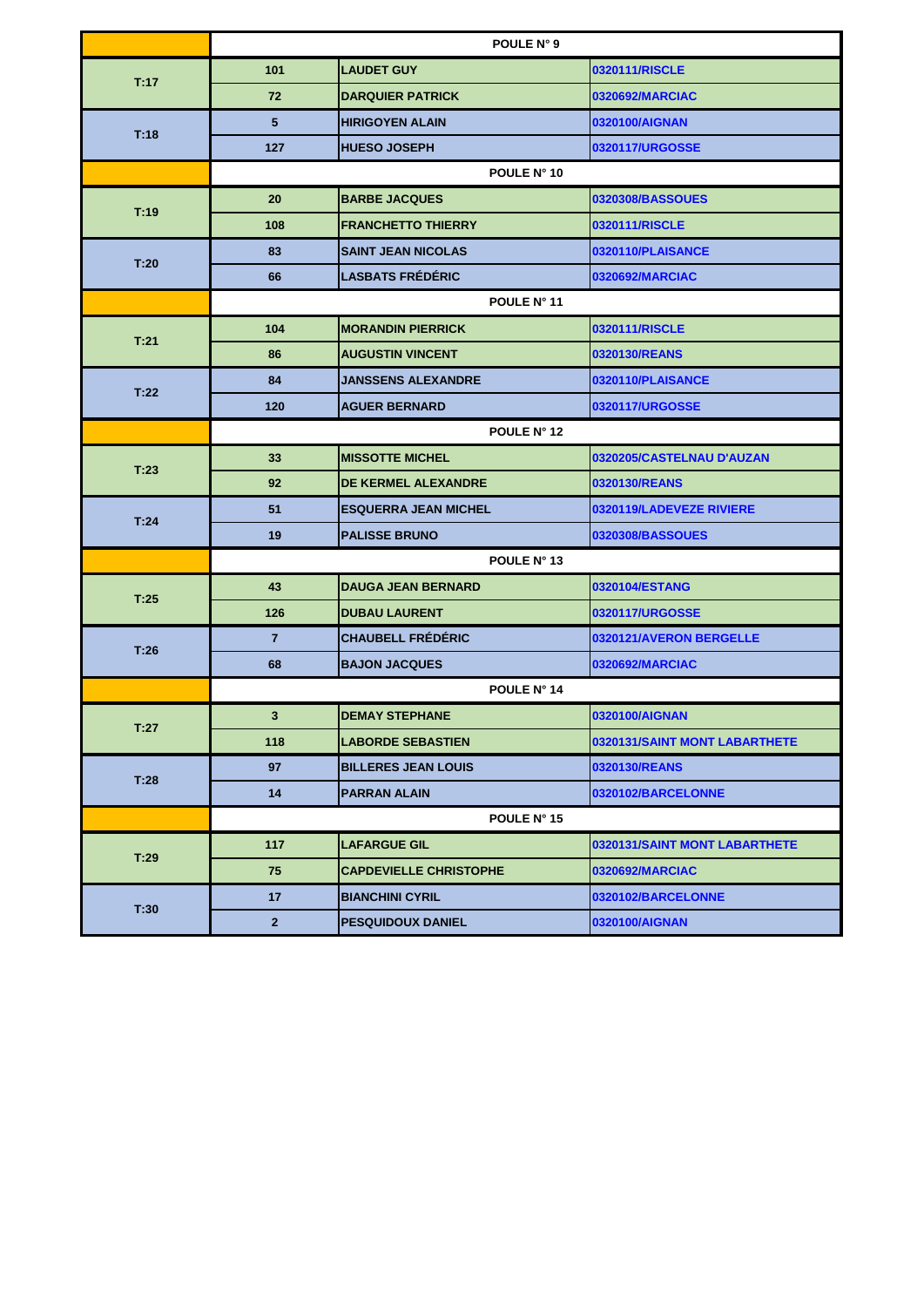|      | POULE N° 16        |                               |                               |
|------|--------------------|-------------------------------|-------------------------------|
| T:31 | 16                 | <b>BARTHEZEME PATRICK</b>     | 0320102/BARCELONNE            |
|      | 65                 | <b>LAPEZE ALAIN</b>           | 0320692/MARCIAC               |
| T:32 | 29                 | <b>MONCLIN DENIS</b>          | 0320205/CASTELNAU D'AUZAN     |
|      | 114                | <b>PEDEMANAUD JEAN LOUIS</b>  | 0320131/SAINT MONT LABARTHETE |
|      |                    | POULE N° 17                   |                               |
| T:33 | 64                 | <b>ESCANERO CHRISTIAN</b>     | 0320692/MARCIAC               |
|      | 37                 | <b>LACROIX DENIS</b>          | 0320235/CAZENEUVE             |
| T:34 | 115                | <b>JEGUN ALAIN</b>            | 0320131/SAINT MONT LABARTHETE |
|      | 105                | <b>ZOSSO JEROME</b>           | 0320111/RISCLE                |
|      | POULE N° 18        |                               |                               |
| T:35 | 47                 | <b>UNGARO JEAN PAUL</b>       | 0320104/ESTANG                |
|      | 61                 | <b>DABEZIES PIERRE</b>        | 0320692/MARCIAC               |
| T:36 | 82                 | <b>ARIES ARMAND</b>           | 0320110/PLAISANCE             |
|      | 111                | <b>COUTURE JEAN-MARC</b>      | 0320131/SAINT MONT LABARTHETE |
|      | POULE N° 19        |                               |                               |
| T:37 | 102                | <b>AUDIGNAC NICOLAS</b>       | 0320111/RISCLE                |
|      | 90                 | <b>CABIANCA CÉDRIC</b>        | 0320130/REANS                 |
| T:38 | 30                 | <b>DUHAMEL GILLES</b>         | 0320205/CASTELNAU D'AUZAN     |
|      | 24                 | <b>PUJOL PATRICK</b>          | 0320308/BASSOUES              |
|      | <b>POULE N° 20</b> |                               |                               |
| T:39 | 70                 | <b>ROUSSEAU JEAN-FRANÇOIS</b> | 0320692/MARCIAC               |
|      | 23                 | <b>LAGARDE THIBAULT</b>       | 0320308/BASSOUES              |
| T:40 | 44                 | <b>GUILLARD JACQUES</b>       | 0320104/ESTANG                |
|      | 39                 | <b>HENNON ERIC</b>            | 0320235/CAZENEUVE             |
|      | POULE N° 21        |                               |                               |
| T:41 | 81                 | <b>BUISSON HERVÉ</b>          | 0320110/PLAISANCE             |
|      | 107                | <b>TONNELIER FRANCK</b>       | 0320111/RISCLE                |
| T:42 | 67                 | <b>LEROUX HERVÉ</b>           | 0320692/MARCIAC               |
|      | 130                | <b>SCHNEIDER JEAN PIERRE</b>  | 0320117/URGOSSE               |
|      | <b>POULE N° 22</b> |                               |                               |
| T:43 | 50                 | <b>PERES JOSEPH</b>           | 0320119/LADEVEZE RIVIERE      |
|      | 38                 | <b>BRANNENX FRANÇIS</b>       | 0320235/CAZENEUVE             |
| T:44 | 119                | <b>JEGUN JEAN PIERRE</b>      | 0320131/SAINT MONT LABARTHETE |
|      | 85                 | <b>SUCERE JÉRÉMY</b>          | 0320130/REANS                 |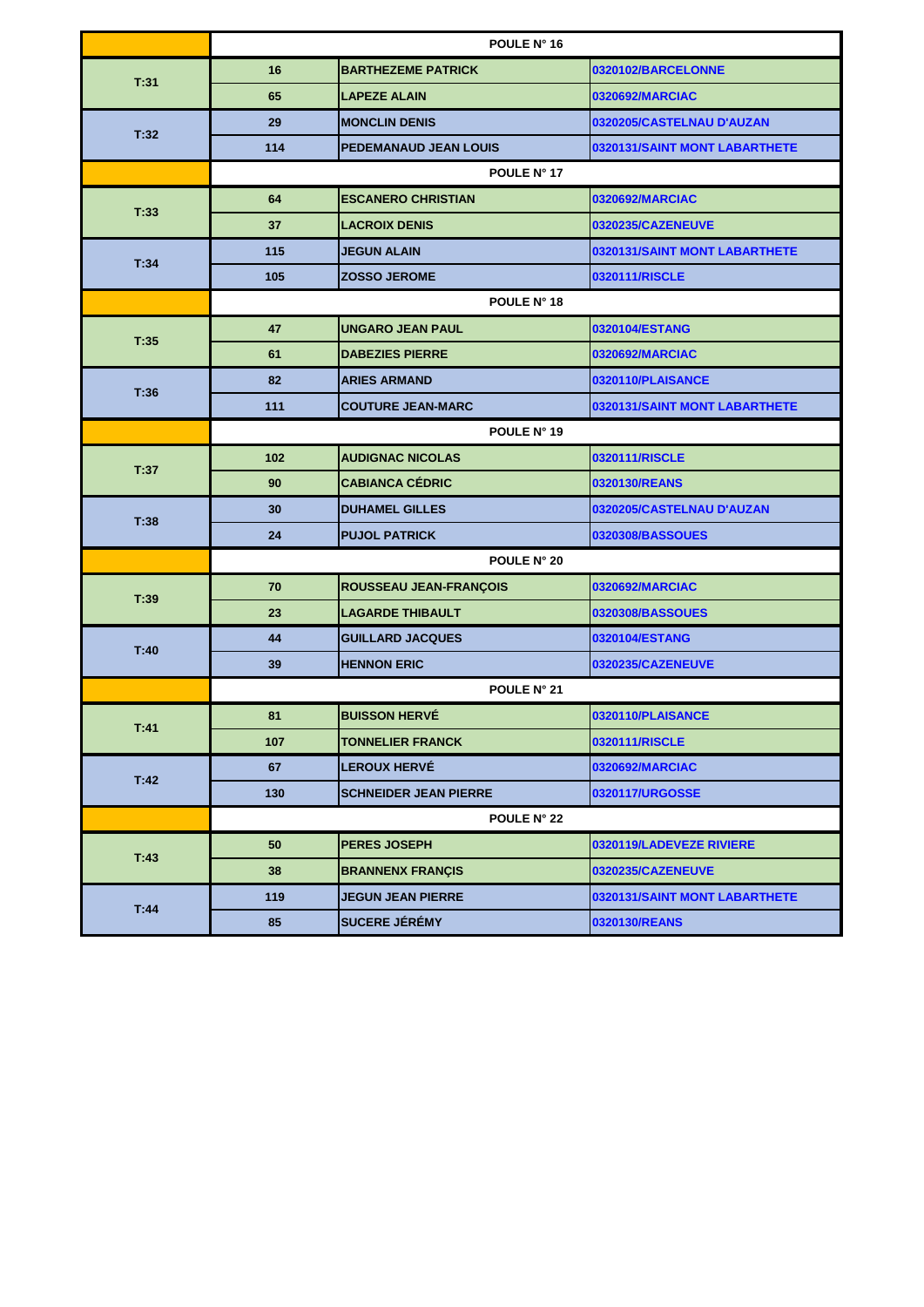|      | POULE N° 23      |                                |                           |
|------|------------------|--------------------------------|---------------------------|
| T:45 | 91               | <b>CABIANCA YANN</b>           | 0320130/REANS             |
|      | 25               | <b>CAZES CYRIL</b>             | 0320308/BASSOUES          |
| T:46 | 103              | <b>LAVIGNE DIDIER</b>          | 0320111/RISCLE            |
|      | $\mathbf{1}$     | <b>LAGARDE MICHEL</b>          | 0320100/AIGNAN            |
|      |                  | POULE N° 24                    |                           |
| T:47 | 73               | <b>CATHERINE HENRI</b>         | 0320692/MARCIAC           |
|      | 41               | <b>CASANOVAS JEAN FRANÇOIS</b> | 0320104/ESTANG            |
| T:48 | 8                | <b>GARRABOS JEAN CLAUDE</b>    | 0320121/AVERON BERGELLE   |
|      | 123              | <b>BODEIN PATRICK</b>          | 0320117/URGOSSE           |
|      | POULE N° 25      |                                |                           |
| T:49 | 99               | <b>DUBLANC CÉDRIC</b>          | 0320130/REANS             |
|      | $\boldsymbol{9}$ | <b>POMMIES AXEL</b>            | 0320121/AVERON BERGELLE   |
| T:50 | 22               | <b>LAGARDE KÉVIN</b>           | 0320308/BASSOUES          |
|      | 109              | <b>BENOIT THIBAUD</b>          | 0320111/RISCLE            |
|      | POULE N° 26      |                                |                           |
| T:51 | 46               | <b>SENTOU ANDRÉ</b>            | 0320104/ESTANG            |
|      | 21               | <b>TONAT LAURENT</b>           | 0320308/BASSOUES          |
| T:52 | 36               | <b>LANTIN CHRISTOPHE</b>       | 0320235/CAZENEUVE         |
|      | 89               | <b>BRESSON DYLAN</b>           | 0320130/REANS             |
|      | POULE N° 27      |                                |                           |
| T:53 | 125              | <b>DUALE GUILLAUME</b>         | 0320117/URGOSSE           |
|      | 59               | <b>FAURE LAURENT</b>           | <b>0320127/MANCIET</b>    |
| T:54 | 42               | <b>AUBAN PASCAL</b>            | 0320104/ESTANG            |
|      | 88               | <b>LUPINE FABIEN</b>           | 0320130/REANS             |
|      | POULE N° 28      |                                |                           |
| T:55 | 31               | <b>SATTLER BERNARD</b>         | 0320205/CASTELNAU D'AUZAN |
|      | 18               | <b>PUERTOLAS ALAIN</b>         | 0320308/BASSOUES          |
| T:56 | 48               | <b>TORRENT JOSEPH</b>          | 0320104/ESTANG            |
|      | 93               | <b>SAINT MARTIN YVES</b>       | 0320130/REANS             |
|      | POULE N° 29      |                                |                           |
| T:57 | 13               | <b>LUCAN PATRICK</b>           | 0320102/BARCELONNE        |
|      | 27               | <b>SERRES ROBERT</b>           | 0320308/BASSOUES          |
| T:58 | 60               | <b>DABEZIES BENOIT</b>         | 0320692/MARCIAC           |
|      | 79               | <b>CALVIGNAC MARC</b>          | 0320318/MONTESQUIOU       |